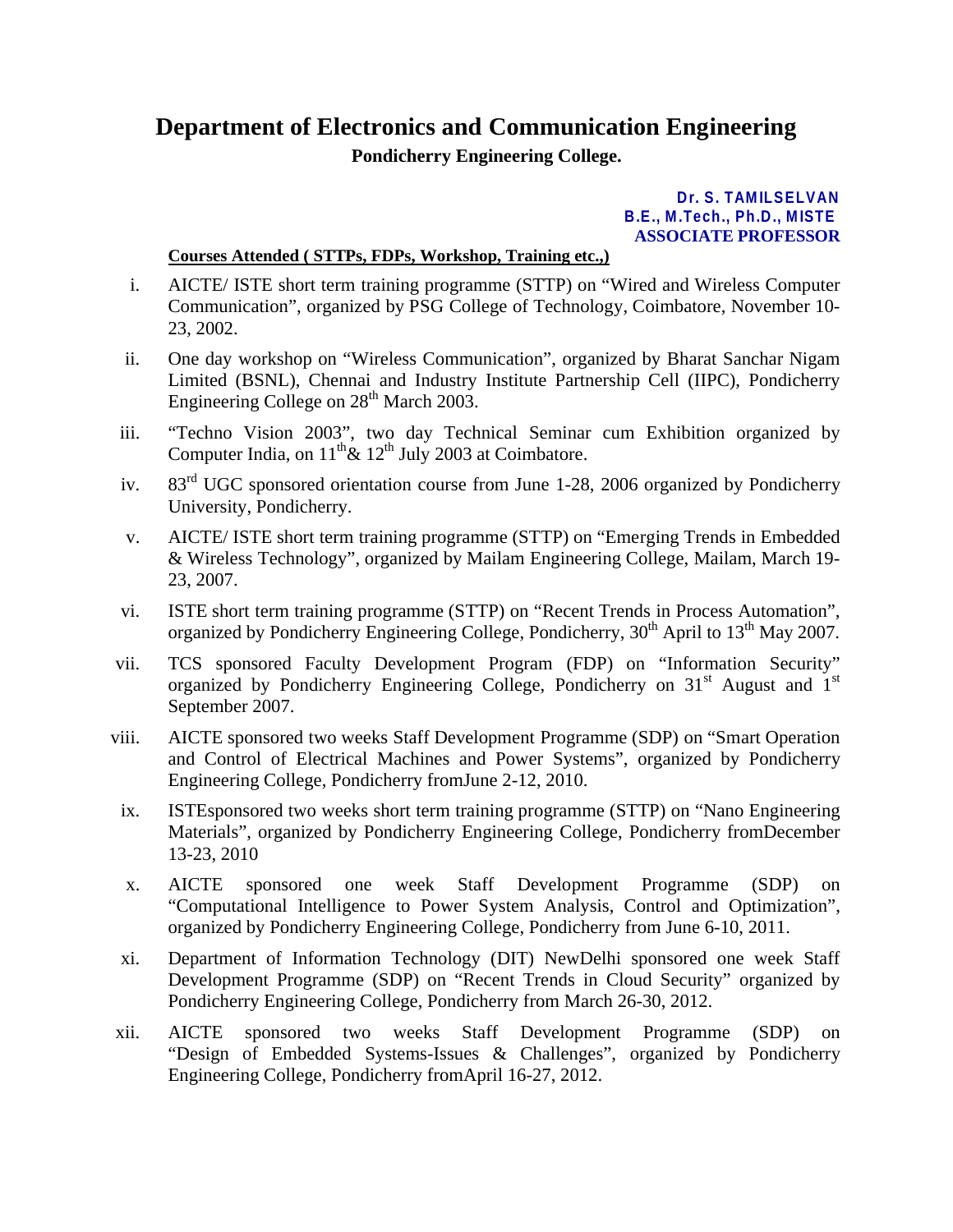- xiii. TEQIP sponsored one week Faculty Development Programme (FDP) on "Emphasis on Smart Operation & Control of Power Markets Using Power Electronic Components" organized by Department of EEE, Pondicherry Engineering College, Pondicherry from November 19-23, 2012.
- xiv. TEQIP sponsored one week Faculty Development Programme (FDP) on "Recent Advances in Green Engineering" organized by Department of ECE, Pondicherry Engineering College, Pondicherry from December 03-07, 2012.
- xv. TEQIP sponsored one week Faculty Development Programme (FDP) on "Recent Trends in Measurement and Automation" organized by Department of EIE, Pondicherry Engineering College, Pondicherry from December 10-14, 2012.
- xvi. AICTE sponsored two weeks Staff Development Programme (SDP) on "Security in Wireless Heterogeneous Networks-Issues & Challenges", organized by Pondicherry Engineering College, Pondicherry from April 15-26, 2013.
- xvii. TEQIP sponsored one week Faculty Development Programme (FDP) on "Wireless Sensor Networks-Issues and Challenges" organized by Department of ECE, Pondicherry Engineering College, Pondicherry from November 11-15, 2013.
- xviii. TEQIP sponsored one week Short Term Training Programme (STTP)on "Advances in Chemical, Biochemical and Environmental Engineering" organized by Department of Chemical Engineering, Pondicherry Engineering College, Pondicherry from December 02-06, 2013.
- xix. WIPRO sponsored Engineering Faculty Workshop (MISSION10X) conducted at Pondicherry Engineering College, Puducherry from  $23^{\text{rd}}$  to  $25^{\text{th}}$  January 2014.
- xx. Ministry of Micro, Small and Medium Enterprises (MSME), Government of India sponsored one week training program on "Training of Trainers in Entrepreneurship Development (ToTED) organised by National Institute of Micro, Small and Medium Enterprises (MSME), Hyderabad from May 05-09, 2014.
- xxi. Ministry of Human Resource Development, Government of India sponsored one day awareness programme on " NMEICT products for Teaching" organised by National Institute of Technical Teachers Training and Research, Chennai in association with Pondicherry Engineering College, Pondicherry on 21<sup>st</sup> August 2014.
- xxii. A one week faculty development program on "Interactive System Design using LabVIEW" organised by **Puducherry e-Governance Society**, a Govt. of Puducherry undertaking under the Directorate of Information Technology, Puducherry and conducted by NIELIT Chennai, at Pondicherry Engineering College, Puducherry during  $19<sup>th</sup>$  to  $23<sup>rd</sup>$ January 2015.
- xxiii. AICTE sponsored one week short term course on "Integrated Power Electronic Converters and Digital Control Techniques", under **QIP** scheme organized by Department of EEE, Pondicherry Engineering College, Pondicherry from February 16- 20, 2015.